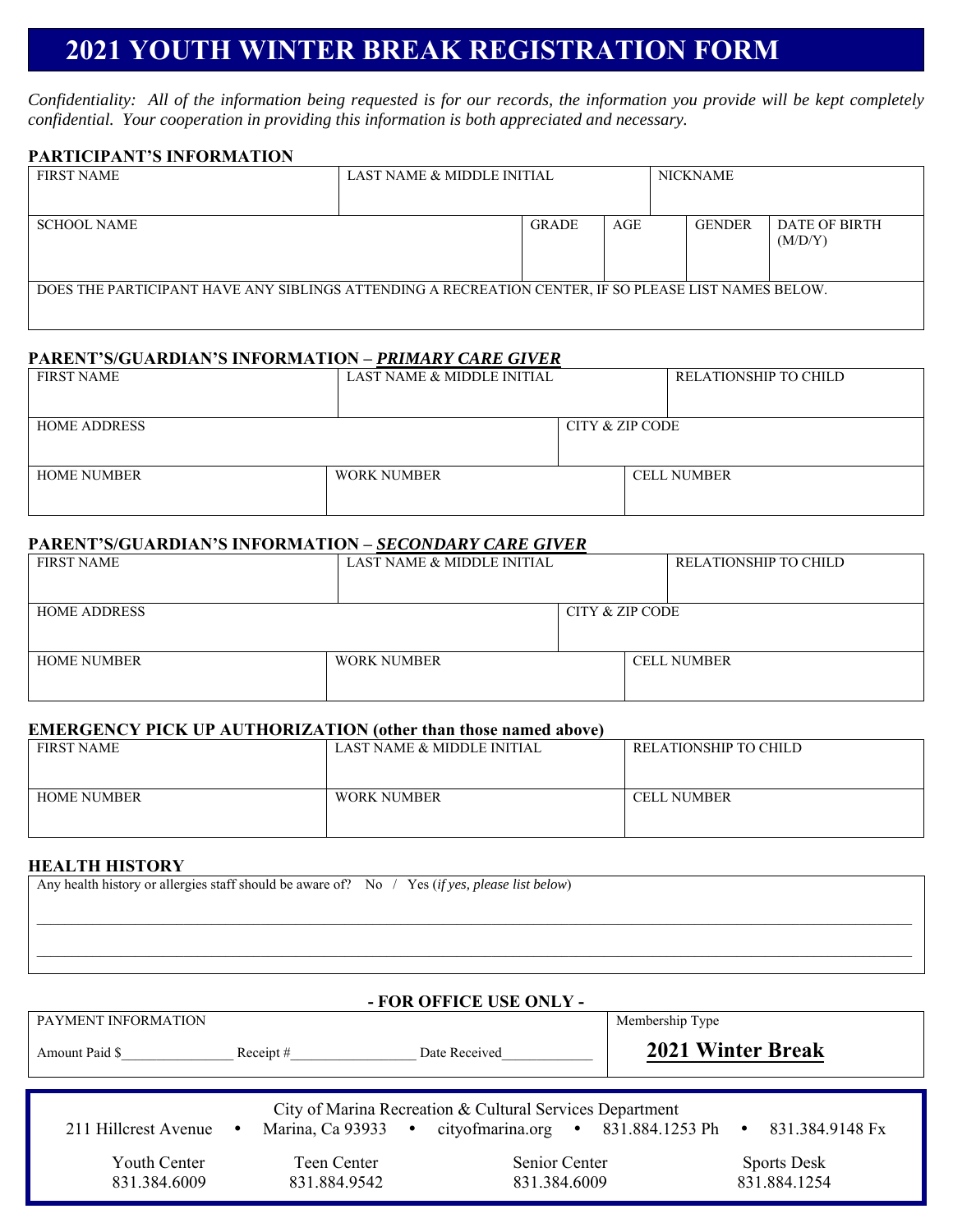Name of Participant

Last **First** First Middle Initial

### **PARTICIPANT'S RELEASE WAIVER, ASSUMPTION OF RISK AND INDEMNITY AGREEMENT**

In consideration of the acceptance of the application of my child, as a participant in any programs and/or activities of the City of Marina, I and my child hereby agree to assume all risks attendant upon myself and my child while participating in any City of Marina programs and/or activities. I acknowledge the following: that participation in this event is voluntary, and involves physical activity. I agree as to myself and for my heirs, personal representatives or assigns, to hereby assume the risk of any injury from any cause whatsoever, including the negligence of the City; and to give up, waiver, and discharge and release the City of Marina, the Corporate Sponsors of this program, their officers, volunteers, agents, and employees, from any and all claims for injuries, including death, which my minor child could sustain, and I agree to hold the City harmless, and covenant not to sue the City or others listed herein, should property loss, injury, or death occur during or as a result of my minor child's participation in this program. If necessary, the City may provide medical care for my minor child at my expense. By signing below, I acknowledge that I have read this assumption of risk, waiver and release of liability agreement, fully understand its terms, and I understand that I am giving up substantial rights, including my right to sue. I acknowledge that I am signing this agreement freely and voluntarily, and intend by my signature for this to be a complete and unconditional release of all liability to the greatest extent of the law I and my child hereby waive, release, and discharge any and all claims for damages for death, personal injury, or property damage which I or my child may have, or which may hereafter accrue to me or my child, as a result of my child's participation in the City of Marina program or activity. I agree to indemnify and hold harmless from liability the City of Marina

*I, as the parent/guardian of the participant, acknowledge that I have read the Release Waiver, Assumption of Risk and Indemnity Agreement and sign it on behalf of the participant with full knowledge and understanding of its contents.* 

Print Name of Parent/Guardian Signature of Parent/Guardian Date

# **VIDEO-PHOTO RELEASE**

I understand that during the City of Marina program and/or activity, my photograph and/or the photograph of my child may be taken by the City of Marina, producers, sponsors, organizer, and/or assigns. I agree that my photograph and/or the photograph of my child, including video photography, film photography, or other reproduction of my likeness or the likeness of my child, may be used without charge by the, producers, sponsors, organizers and/or it's assigns for such purposed as they deem appropriate.

*I, as the parent/guardian of the participant, acknowledge that I have read the Video-Photo Release and sign it on behalf of the participant with full knowledge and understanding of its contents.* 

Print Name of Parent/Guardian Signature of Parent/Guardian Date

 $\mathcal{L}_\mathcal{L} = \{ \mathcal{L}_\mathcal{L} = \{ \mathcal{L}_\mathcal{L} = \{ \mathcal{L}_\mathcal{L} = \{ \mathcal{L}_\mathcal{L} = \{ \mathcal{L}_\mathcal{L} = \{ \mathcal{L}_\mathcal{L} = \{ \mathcal{L}_\mathcal{L} = \{ \mathcal{L}_\mathcal{L} = \{ \mathcal{L}_\mathcal{L} = \{ \mathcal{L}_\mathcal{L} = \{ \mathcal{L}_\mathcal{L} = \{ \mathcal{L}_\mathcal{L} = \{ \mathcal{L}_\mathcal{L} = \{ \mathcal{L}_\mathcal{$ 

# **CONSENT TO MEDICAL TREATMENT OF MINOR**

I hereby give my consent to have the above applicant treated by a physician or surgeon is case of sudden illness or injury while participation in the City of Marina program and or activity. It is understood that the City of Marina provides no medical insurance for such treatment, and that the cost thereof will be at my expense. If a personal physician is listed below, every effort will be made to contact such physician. However, the location of the activity or the nature of the illness or injury may require the use of emergency medical personnel.

Name of Personal Physician Physician Physician's Phone Number(s)

Any allergies or medications:

*I, as the parent/guardian of the participant, acknowledge that I have read the Consent to Medical Treatment of Minor and sign it on behalf of the participant with full knowledge and understanding of its contents.*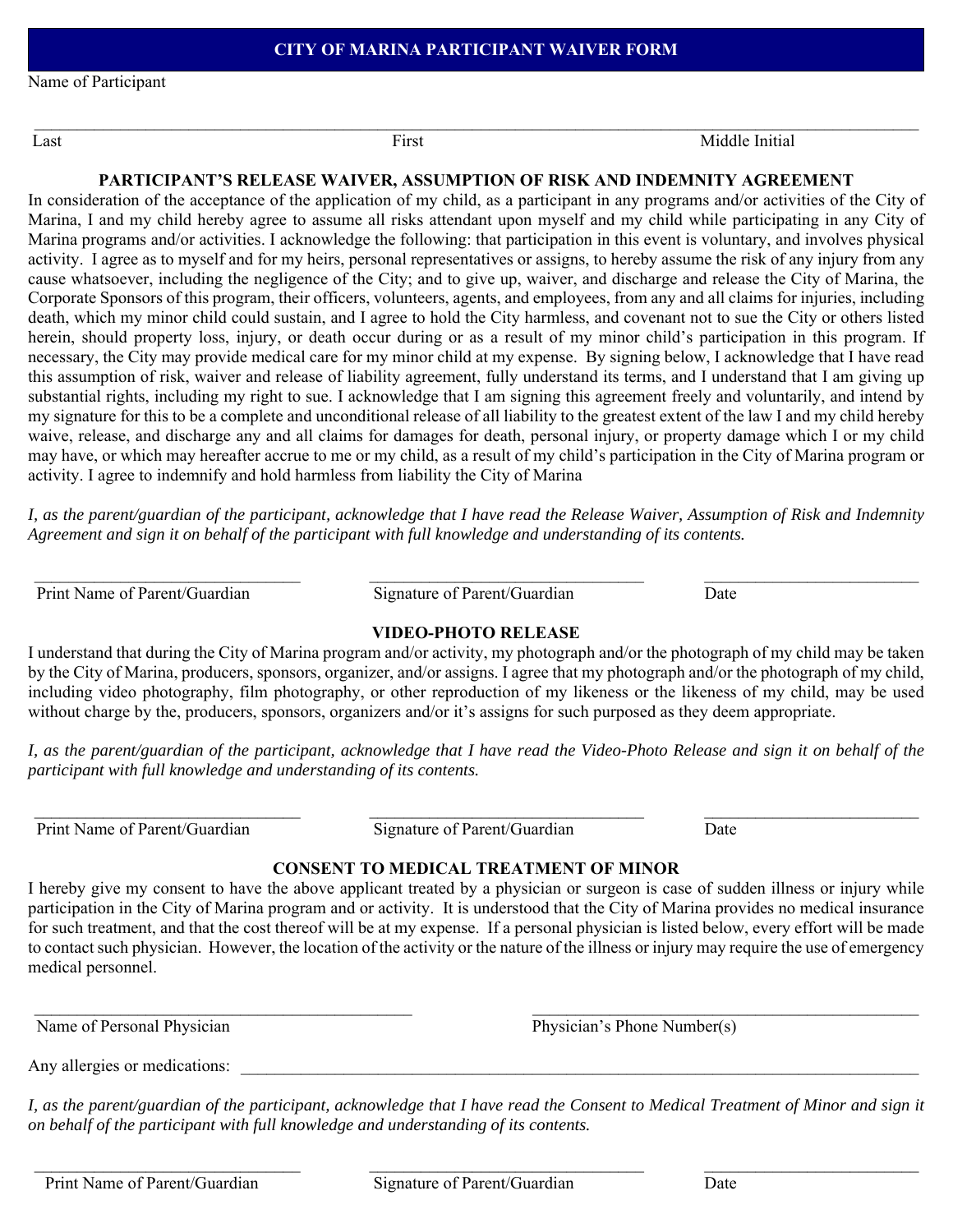Name of Participant

Last **First** First Middle Initial

# **WARNINGS RELATION TO COVID-19 FOR ONSITE PARTICIPATION**

The novel coronavirus, Covid-19, has been declared a worldwide pandemic by the World Health Organization. Covid-19 is extremely contagious and has significant person to person spread. As a result, federal, state, and local governments and federal and state health agencies have recommended social distancing measures and have, in many locations, required ongoing prohibitions on the congregation of groups of people of various sizes.

While covid-19 can cause mild symptoms in some individuals, it can lead to severe illness and even death in others. People of any ages with serious underlying medical conditions including, but not limited to, serios heart conditions, asthma and other respiratory conditions such as chronic lung disease, severe obesity, diabetes, chronic kidney disease undergoing dialysis, liver disease, and people whose immune systems are compromised (e.g. cancer treatment, bone marrow or organ transplantation, immune deficiencies, poorly controlled HIV or AIDS, and prolonged use of corticosteroids and other immune weakening medications), may be a higher risk for more serious complications from COVID-19.

As permitted by the State of California and Monterey County Shelter in Place Orders, providing essential services. We have put preventative measures in place to reduce the spread of Covid-19, guided by the CDC and local health agencies. These include, but are not limited to:

- screening everyone before they are permitted to enter our facilities
- social distancing
- wellness monitoring
- increased sterilization
- required handwashing

However, the risk of being infected by Covid-19 while being in this environment is inherent and unavoidable. The City of Marina cannot guarantee that you will not become infected with Covid-19. It is solely your decision to participate at any City of Marina Recreation & Cultural Services Department activities and made in full understanding and acceptance of the foregoing risks.

#### **COVID-19 ASSUMPTION OF THE RISK AND RELEASE OF LIABILITY AGREEMENT**

I voluntarily agree to assume all of the foregoing risks and accept sole responsibility for any injury to my child(ren) or myself (including, but not limited to, personal injury, disability, and death), illness, damage, claim, liability, or expense of any kind that I or my child(ren) may experience or incur in connection with my child(ren)'s attendance at any Marina recreation facility or participation in any City of Marina Recreation & Cultural Services Department activities ("claims"). On my behalf, and on behalf of my child(ren), I hereby release, covenant not to sue, discharge, and hold harmless City of Marina (including its successors, assigns, current and former officers, employees, volunteers, servants, agents, attorneys, insurance carriers and self-insurance pools) from any claims, and waive any and all rights to assert such claims, including any and all liabilities, actions, damages, costs, or expenses of any kind of every nature arising out of or relating thereto. I understand and agree that this release includes any claims based on the actions, omissions, or negligence of City of Marina, its employees, agents, and representatives, whether a COVID-19 infection occurs before, during, or after participation in any City of Marina Recreation & Cultural Services Department recreation centers or similar program. I agree that presentation of this Release and Waiver constitutes a complete and affirmative defense to any action asserting any Claims and that any such action shall be dismissed with prejudice upon presentation of this Release and Waiver.

I have carefully read this liability waiver, fully understand all of its terms, understand the rights that my child(ren) and I forfeit by signing it, and sign it freely and voluntarily without any inducement. I acknowledge the contagious nature of COVID-19 and voluntarily assume the risk that my child(ren) and I may be exposed to or infected by COVID-19 by attending any City of Marina recreation facilities or similar activities and that such exposure or infection may result in personal injury, illness, permanent disability, and death. I understand that the risk of becoming exposed to or infected by COVID-19 at a City of Marina recreation facility or similar activity may result from the actions, omissions, or negligence of myself and others, including, but not limited to, Marina Youth or Teen Center, including employees and volunteers, and program participants and their families.